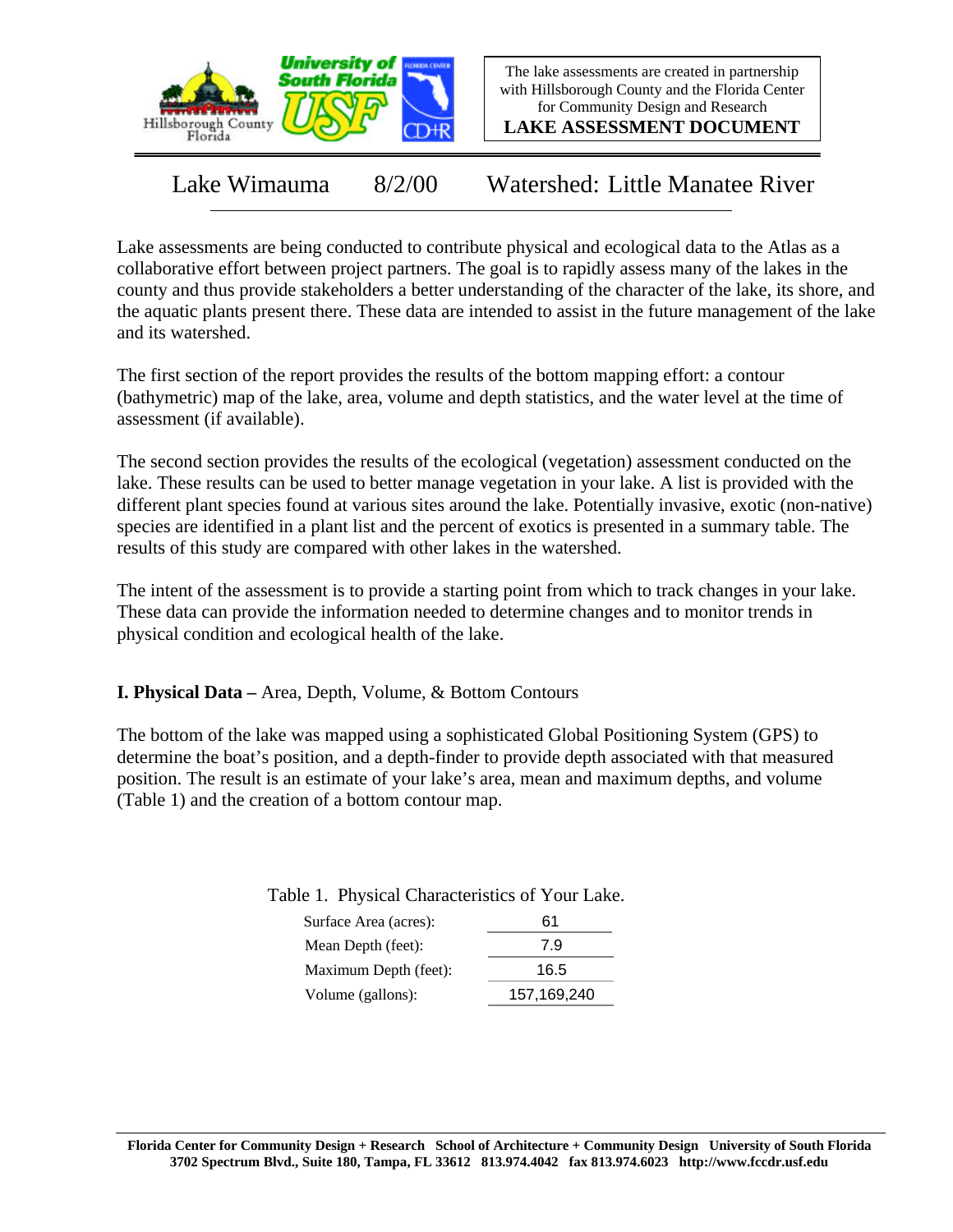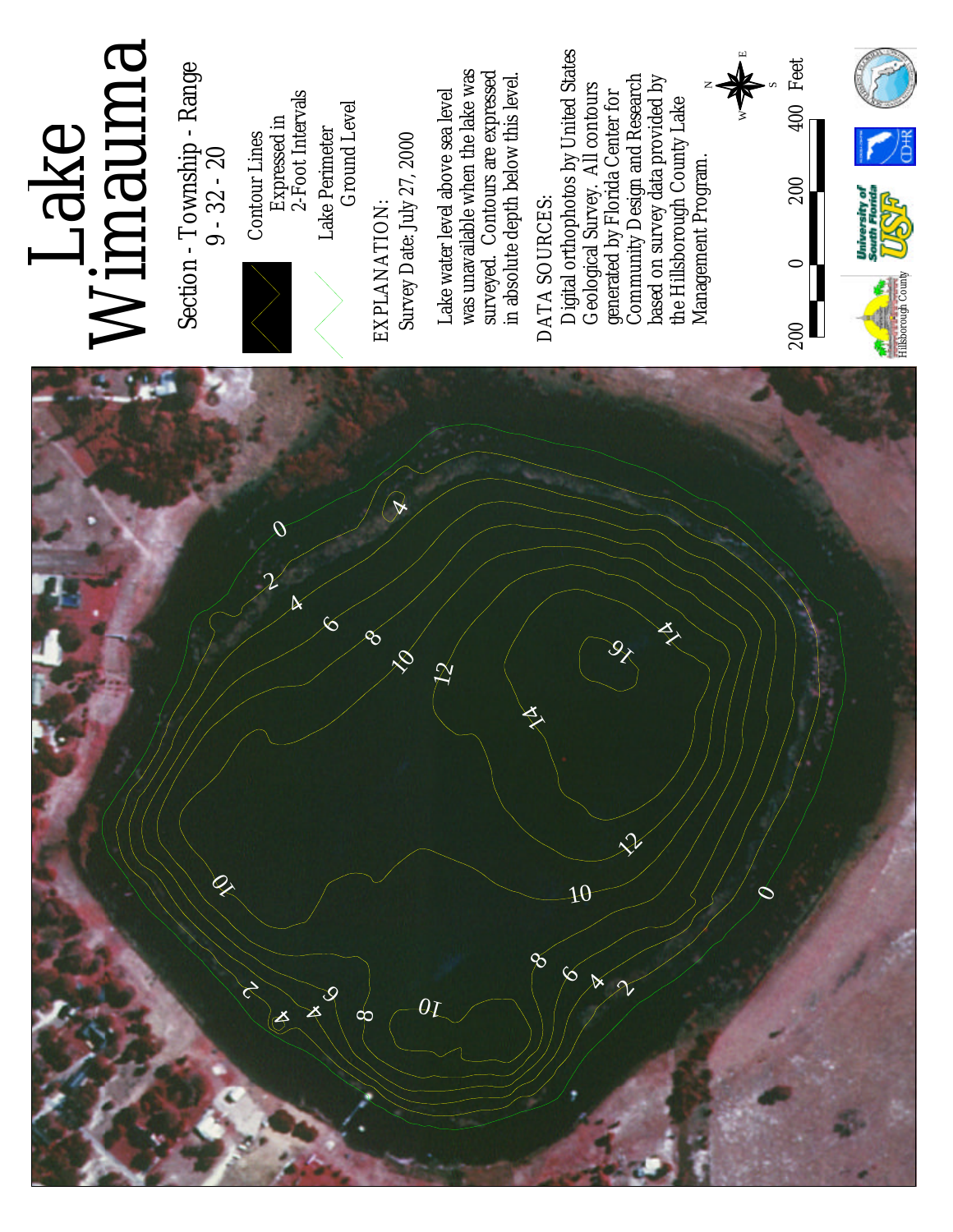

**LAKE ASSESSMENT DOCUMENT**

Lake Wimauma 8/2/00 Watershed: Little Manatee River

## **II. Ecological Data**

Aquatic Plant Survey

Approximately equispaced sites are haphazardly mapped around the lake and the aquatic plants at each site are surveyed. The total number of species from all sites is used to approximate the total diversity of aquatic plants and the percent of invasive-exotic plants on the lake and in the watershed (Table 2). Many of these plants are considered ecologically harmful, as they tend to out-compete native species. Such "nuisance" plants can also make boating and other recreational activities difficult or impossible. The common and scientific names of plant species found on your lake are listed in Table 3.

> Table 2. Comparison of species diversity between your lake and other assessed lakes located within your watershed.

|                        |    | Lake Wimauma Little Manatee River |
|------------------------|----|-----------------------------------|
|                        |    | (Average)                         |
| Number of Taxa:        | 16 | 11                                |
| Percent Exotic Plants: | 6% | 12%                               |

Table 3. Botanical and common names of the most commonly found plants on your lake. Percent frequency (of occurence), habit (location where found), status (native or exotic), and EPPC status are provided.

| <b>Plant Species</b>      | Frequency | Habit     | <b>Status</b> | <b>EPPC</b> |
|---------------------------|-----------|-----------|---------------|-------------|
| Cyperus spp.              | 90%       | Emergent  | Unknown       | <b>NL</b>   |
| Eleocharis baldwinii      | 90%       | Submersed | Native        | NL.         |
| Fuirena spp.              | 80%       | Emergent  | Native        | NL.         |
| Lipocarpha spp.           | 80%       | Emergent  | Unknown       | NL          |
| Panicum repens            | 70%       | Emergent  | Exotic        |             |
| Nuphar lutea var. advena  | 60%       | Floating  | Native        | NL          |
| Panicum hemitomon         | 40%       | Emergent  | Native        | NL.         |
| Scirpus spp.              | 40%       | Emergent  | Unknown       | NL.         |
| Ludwigia spp.             | 30%       | Emergent  | Unknown       | NL.         |
| Nymphaea odorata          | 30%       | Floating  | Native        | <b>NL</b>   |
| Algal spp.                | 20%       | Floating  | Unknown       | Unknow      |
| Cephalanthus occidentalis | 10%       | Emergent  | Native        | NL.         |
| Ludwigia repens           | 10%       | Emergent  | Native        | NL          |
| Pontederia cordata        | 10%       | Emergent  | Native        | NL.         |
| Typha spp.                | 10%       | Emergent  | Native        | NL.         |
| <b>UNKNOWN SPP</b>        | 10%       | Unknown   | Unknown       | Unknow      |
|                           |           |           |               |             |

Florida Center for Community Design + Research School of Architecture + Community Design University of South Florida 3702 Spectrum Blvd., Suite 180, Tampa, FL 33612 813.974.4042 fax 813.974.6023 http://www.fccdr.usf.edu